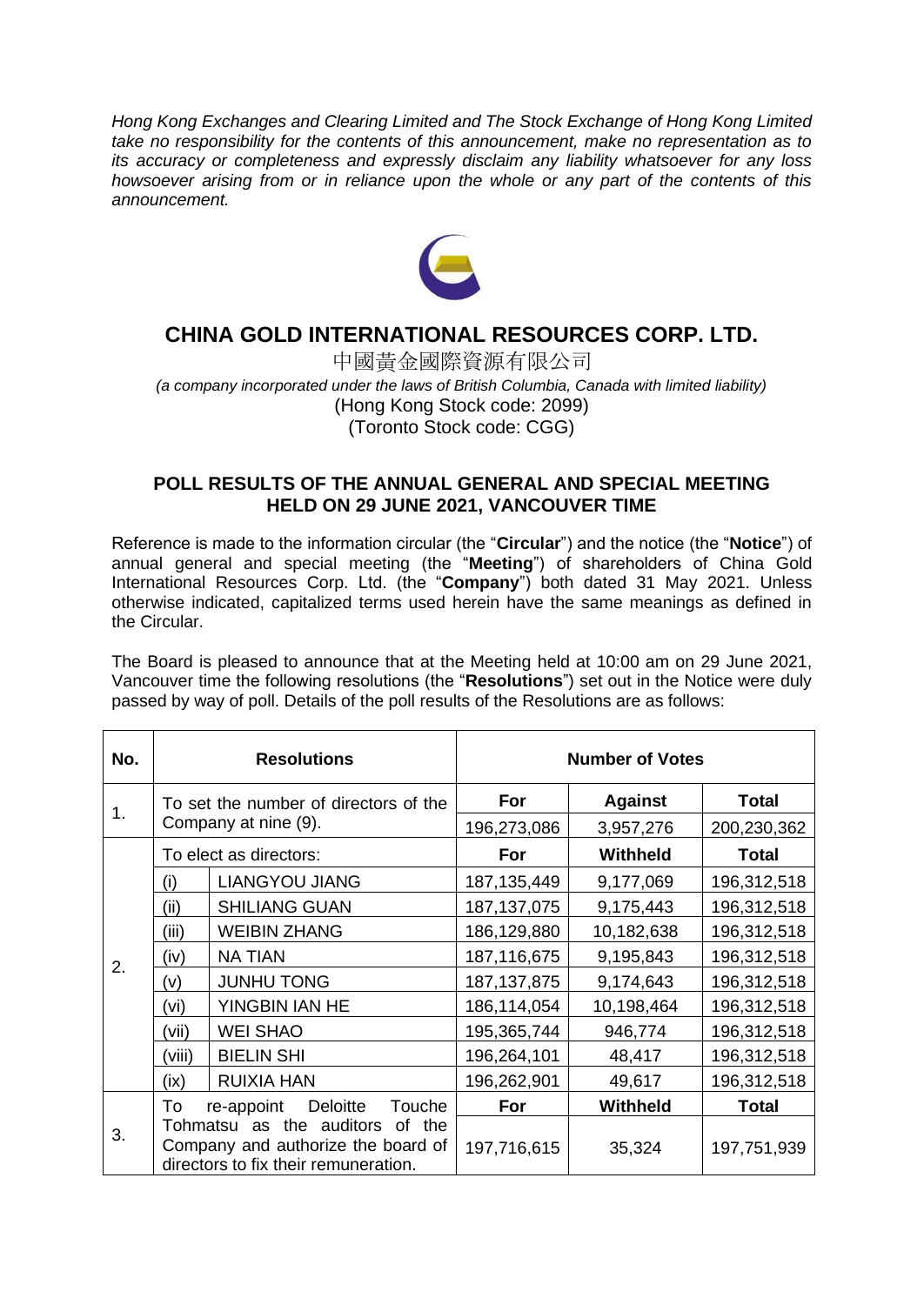|    | To grant to the board of directors a                                                                                                                                                                                                                                                 | For         | <b>Against</b> | <b>Total</b> |
|----|--------------------------------------------------------------------------------------------------------------------------------------------------------------------------------------------------------------------------------------------------------------------------------------|-------------|----------------|--------------|
| 4. | general mandate to allot, issue and<br>otherwise deal with unissued shares<br>not exceeding 20% of the aggregate<br>number of issued shares of the<br>Company as at the date of the<br>passing of this resolution and the<br>said<br>approval shall<br>limited<br>be<br>accordingly. | 180,752,555 | 19,477,807     | 200,230,362  |
|    | To grant to the board of directors a                                                                                                                                                                                                                                                 | For         | <b>Against</b> | <b>Total</b> |
| 5. | general mandate to repurchase<br>shares not exceeding 10% of the<br>aggregate number of issued shares<br>of the Company as at the date of the<br>passing of this resolution and the<br>said<br>approval<br>shall<br>limited<br>be<br>accordingly.                                    | 191,182,270 | 9,048,092      | 200,230,362  |
|    | extend<br>the<br>share<br>allotment<br>To<br>mandate by the addition thereto of<br>shares repurchased<br>the<br>by the<br>Company.                                                                                                                                                   | For         | <b>Against</b> | <b>Total</b> |
| 6. |                                                                                                                                                                                                                                                                                      | 180,793,097 | 19,437,265     | 200,230,362  |
|    |                                                                                                                                                                                                                                                                                      | For         | <b>Against</b> | <b>Total</b> |
| 7. | To vote on any other matters.                                                                                                                                                                                                                                                        | 180,985,045 | 14, 163, 717   | 195,148,762  |
|    |                                                                                                                                                                                                                                                                                      | For         | <b>Against</b> | <b>Total</b> |
| 8. | To vote on an ordinary resolution of<br>the independent shareholders of the<br>Company approving the Financial<br>Service Agreement, the Cap<br>thereunder.                                                                                                                          | 28,193,558  | 14,160,374     | 42,353,932   |

There were no further items brought before the meeting and no amendments or variations were proposed at the meeting.

As at 17 May 2021 Vancouver time, which is the record date for determination of the Shareholders who are entitled to attend and vote at the Meeting, there were a total of 396,413,753 Shares, which represented the total number of Shares entitling the holders of which to attend and vote for or against the Resolutions. There were no Shares entitling the Shareholders to attend and abstain from voting in favour